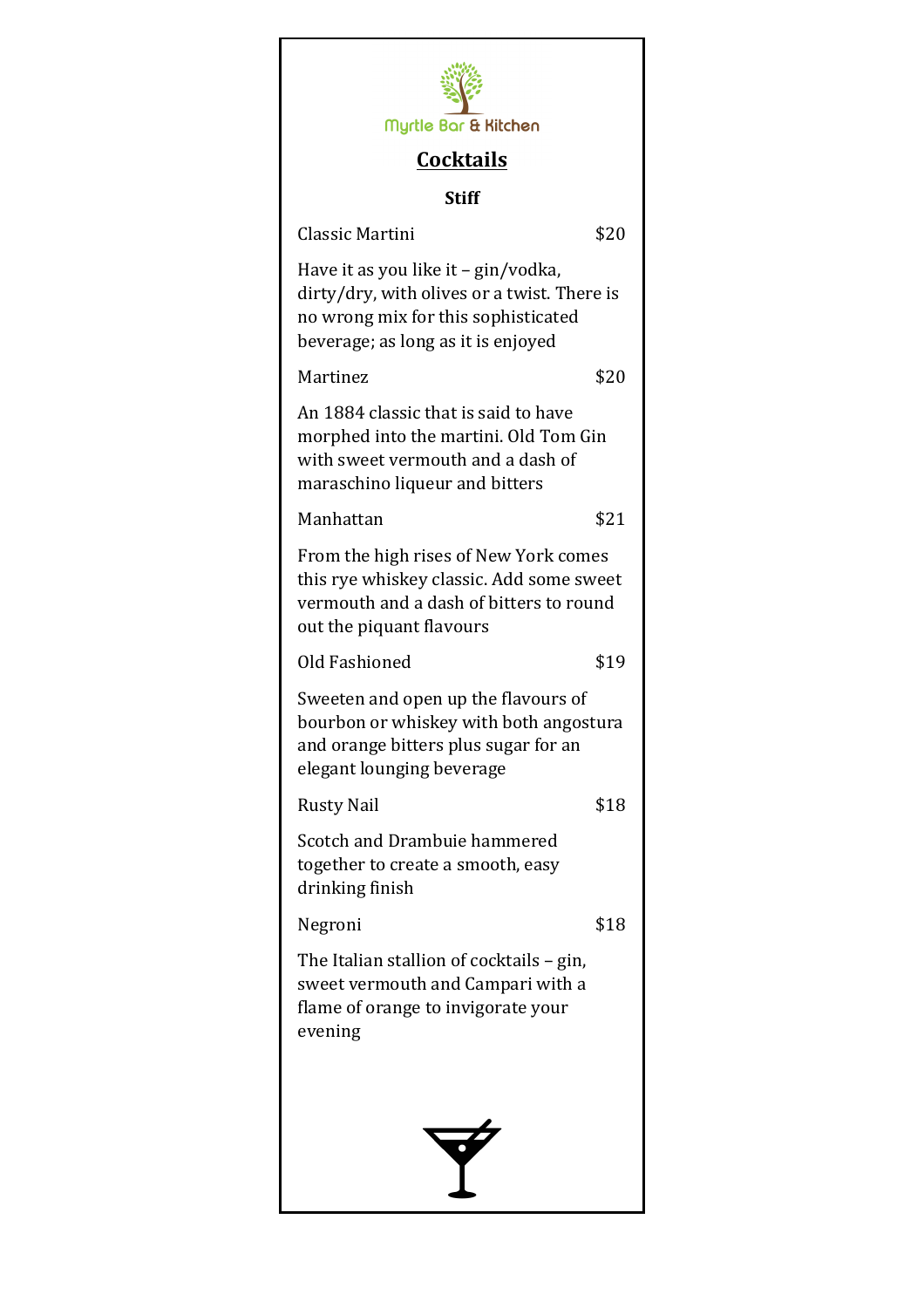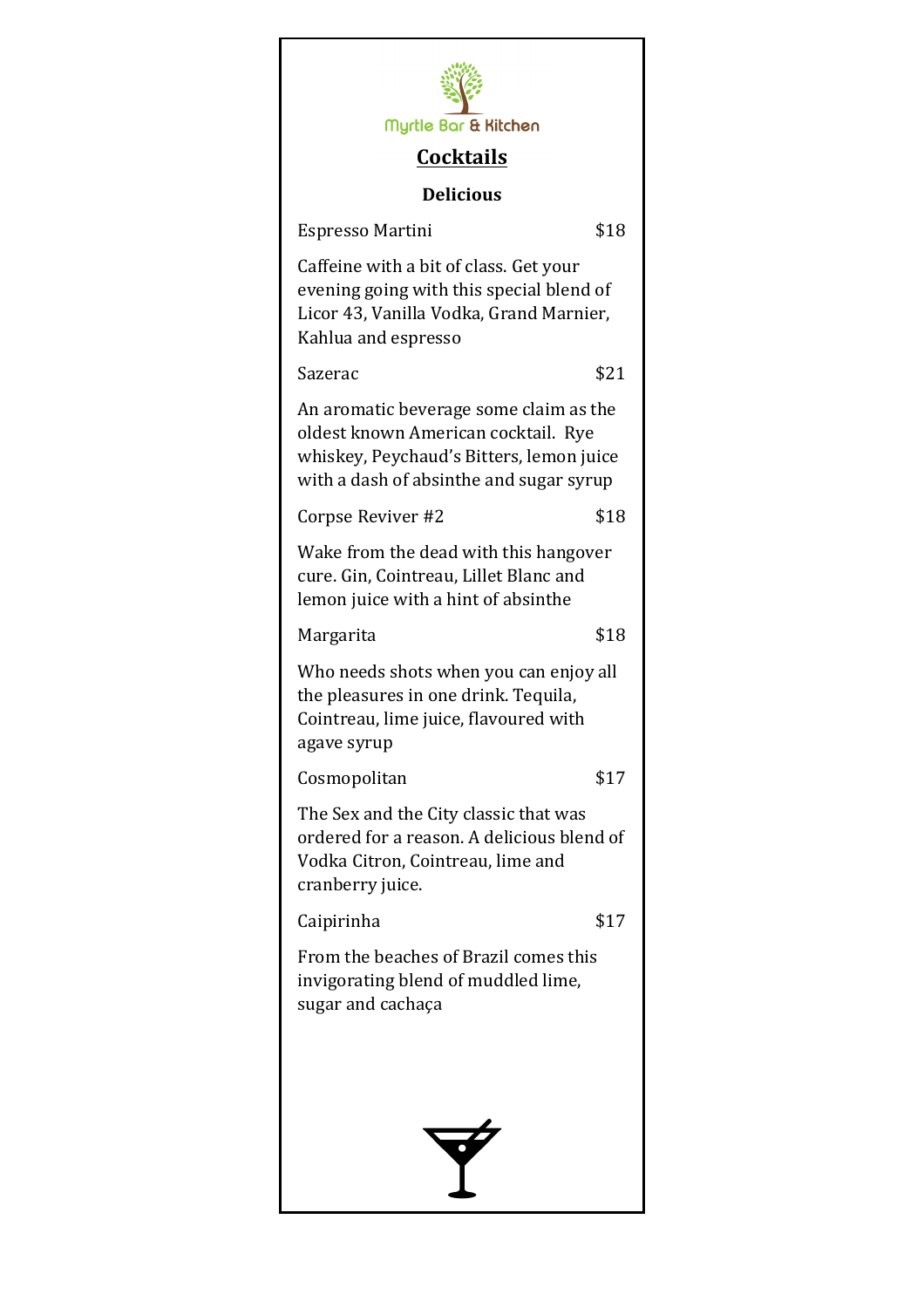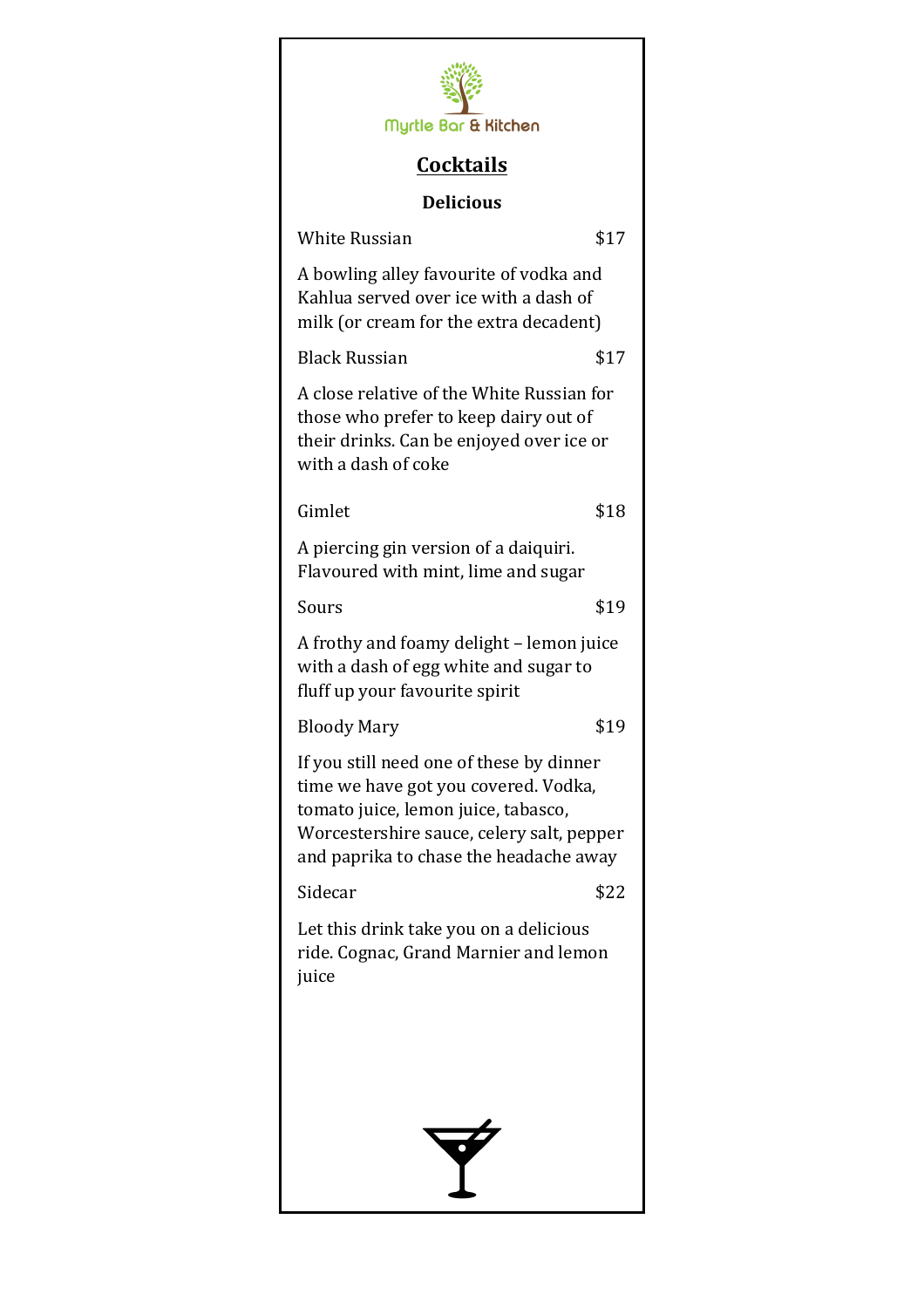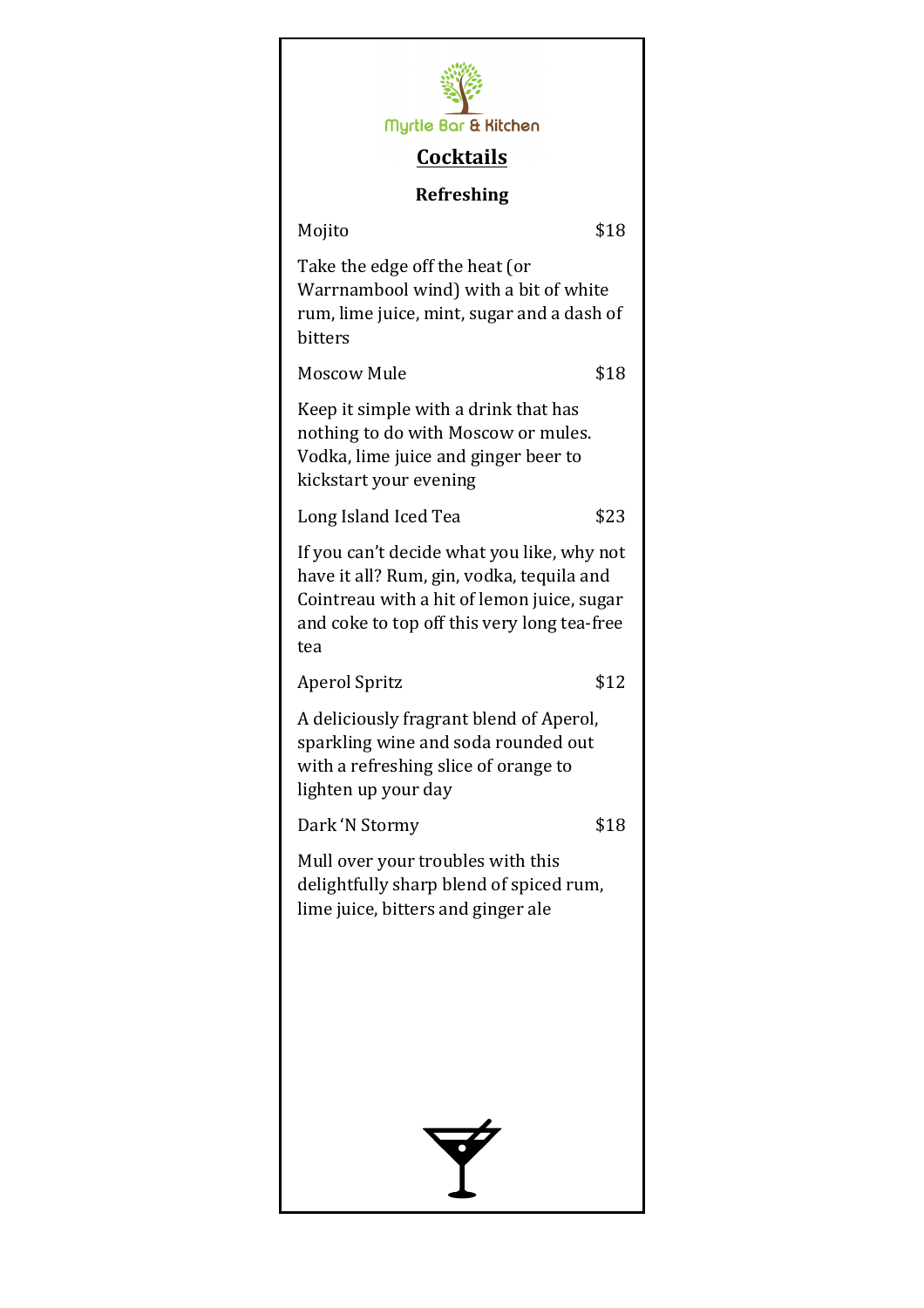

#### **Premium Tonic Cocktails**

### **With your choice of Gin or Vodka**

With quinine sourced from the colloquially named *fever tree* (*chincona tree*), Fever Tree tonics are a premium tonic beverage flavoured with botanicals and spring water. With no artificial sweeteners, preservatives or flavours these tonics are clean and subtle, enhancing the flavours of the spirits they are paired with

Indian Tonic \$20 Paired with cucumber and lime Aromatic Tonic \$20 Matched with lemon, rosebuds and strawberry Mediterranean Tonic \$20 A savoury delight matched with lime, mint, rosemary and olives Elderflower Tonic \$20 Garnished with hibiscus flower, orange and juniper berries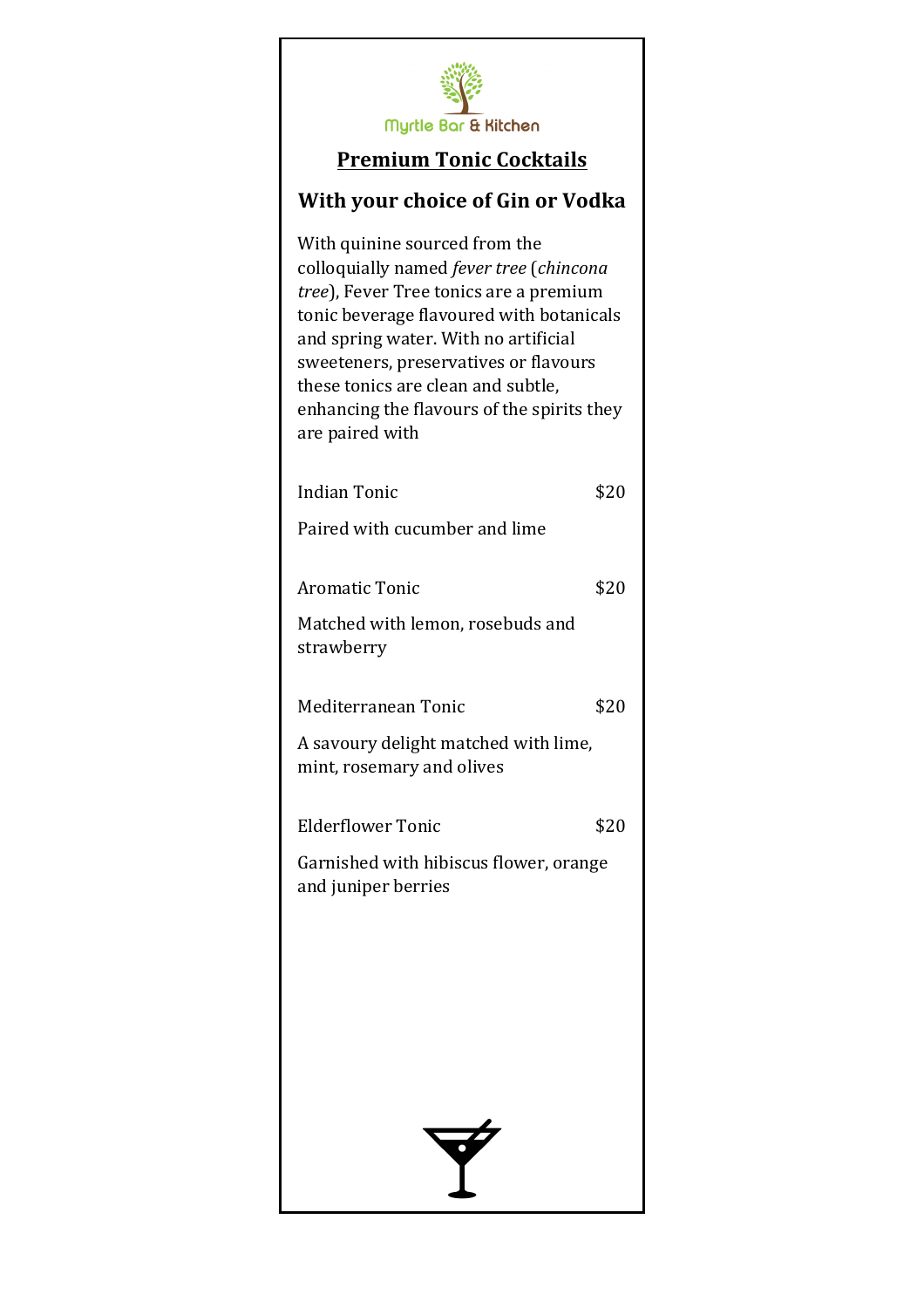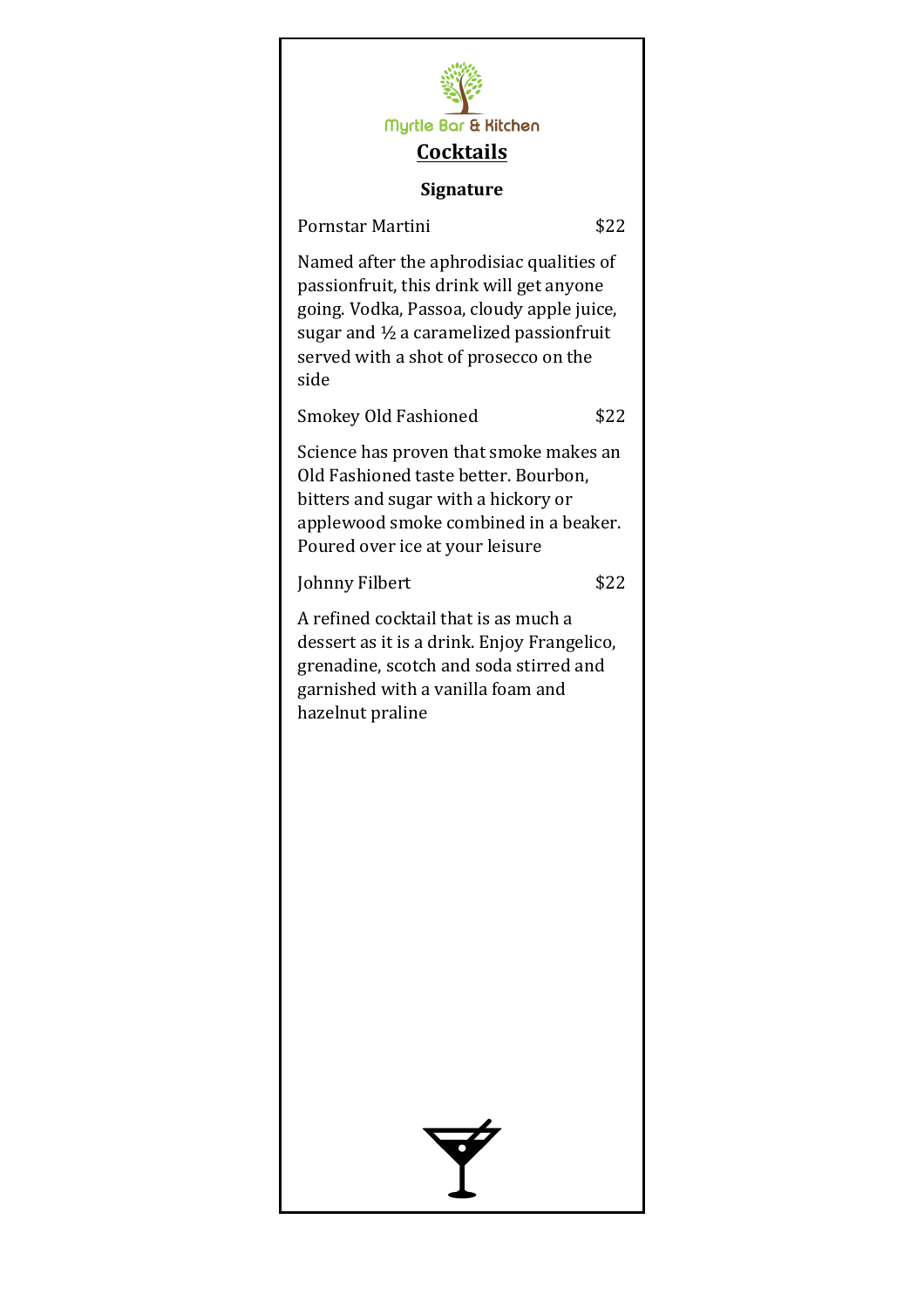

## **Wine by the Glass/Bottle**

### **Sparkling** *120ml*

| 2016 Leura Park Grande Vintage<br>Blanc de Blanc                                     | \$10/\$50  |  |  |
|--------------------------------------------------------------------------------------|------------|--|--|
| Bellarine Peninsula, Australia                                                       |            |  |  |
| Torzi Matthews 'Vigna Cantina'<br>Prosecco<br>Eden Valley, Australia                 | \$9/\$42   |  |  |
| White Wine 150ml                                                                     |            |  |  |
| 2016 Gapstead<br>Moscato<br>King Valley, Australia                                   | \$8.5/\$36 |  |  |
| 2017 Halls Gap 'Fallen Giants' Estate \$9.5/\$38<br>Riesling<br>Grampians, Australia |            |  |  |
| 2016 Rob Dolan 'True Colours'<br>Chardonnay<br>Yarra Valley, Australia               | \$9.5/\$38 |  |  |
| 2016 Leura Park 25 'd'Gris'<br>Pinot Gris<br>Bellarine Peninsula, Australia          | \$10/\$40  |  |  |
| 2016 Mahi<br>Sauviginon Blanc<br>Malborough, New Zealand                             | \$9.5/\$39 |  |  |
| Red Wine 150ml                                                                       |            |  |  |
| 2017 Terraced Hills<br><b>Pinot Noir</b><br>Adelaide Hills, Australia                | \$10/\$40  |  |  |
| 2015 Torzi Matthews 'Schist Rock'<br>Shiraz<br>Barossa Valley, Australia             | \$9.5/\$38 |  |  |
| 2015 Round Two 'Single Vineyard'<br>Merlot<br>Barossa Valley, Australia              | \$9.5/\$37 |  |  |
| 2011 Reschke 'Rufus the Bull'<br>Cabernet Sauvignon<br>Coonawarra, Australia         | \$10/\$38  |  |  |
| Y                                                                                    |            |  |  |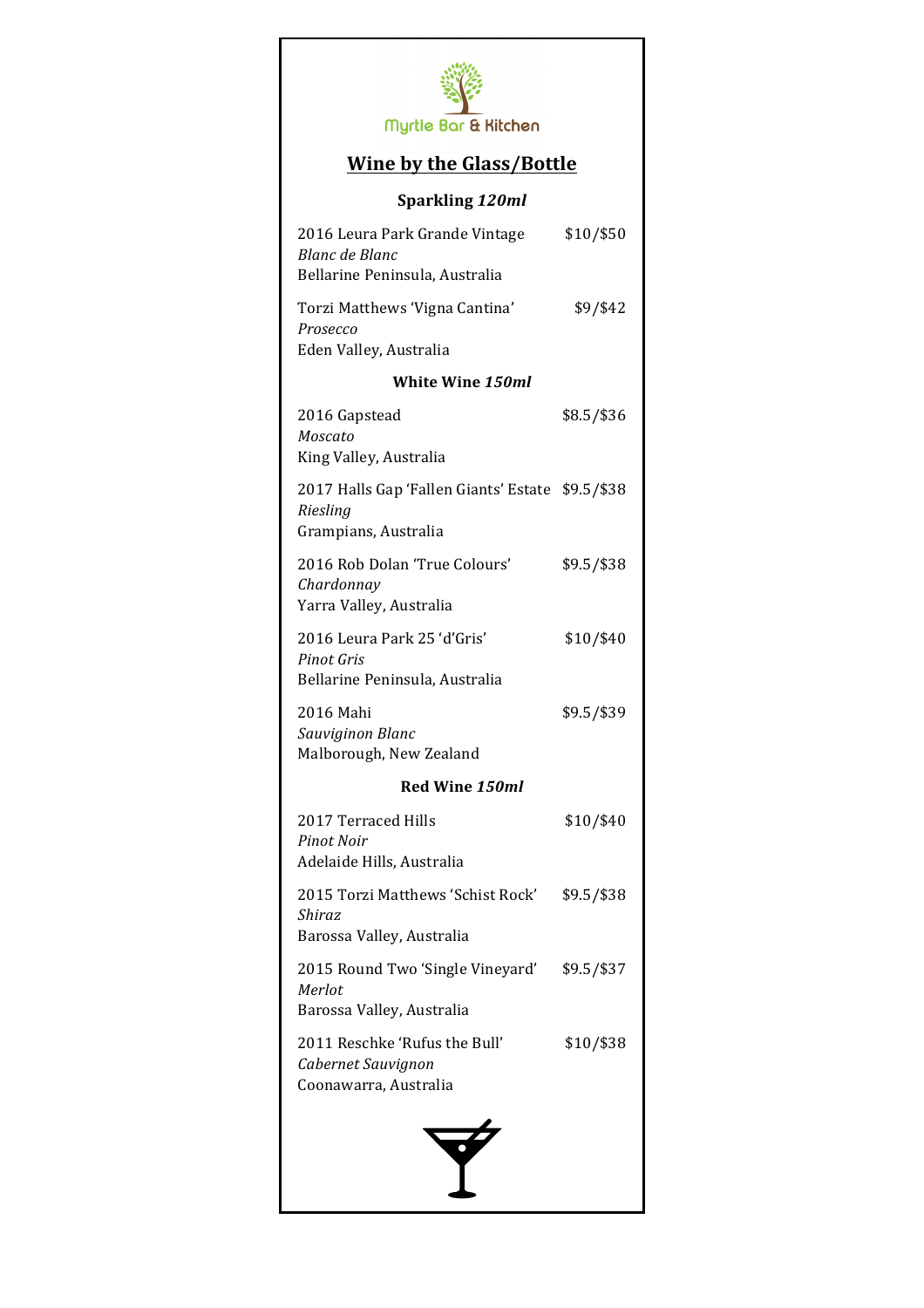

# **Beer & Cider**

| Peroni Red 4.7%<br>Rome, Italy                                   | \$8  |
|------------------------------------------------------------------|------|
| Furphy 4.4%<br>Geelong, Australia                                | \$8  |
| Heineken 5.0%<br>Amsterdam, Netherlands                          | \$9  |
| Coopers Pale Ale 4.5%<br>Regency Park, Australia                 | \$8  |
| Lord Nelson Three Sheets Pale Ale 4.9% \$11<br>Sydney, Australia |      |
| Murrays Fred IPA 5.6%<br>Nelson Bay, Australia                   | \$12 |
| O'Brien Gluten Free Lager 4.5%<br>Wendouree, Australia           | \$9  |
| O'Brien Gluten Free Pale Ale 4.5%<br>Wendouree, Australia        | \$9  |
| 4 Pines Stout 5.1%<br>Sydney, Australia                          | \$9  |
| Coopers Mild Ale 3.5%<br>Regency Park, Australia                 | \$8  |
| Prickly Moses Otway Light 2.9%<br>Otway Ranges, Australia        | \$8  |
| Flying Brick Pear Cider 4.5%<br>Curlewis, Australia              | \$9  |
| Flying Brick Original Cider 4.4%<br>Curlewis, Australia          | \$9  |
|                                                                  |      |
|                                                                  |      |
|                                                                  |      |
|                                                                  |      |
|                                                                  |      |
|                                                                  |      |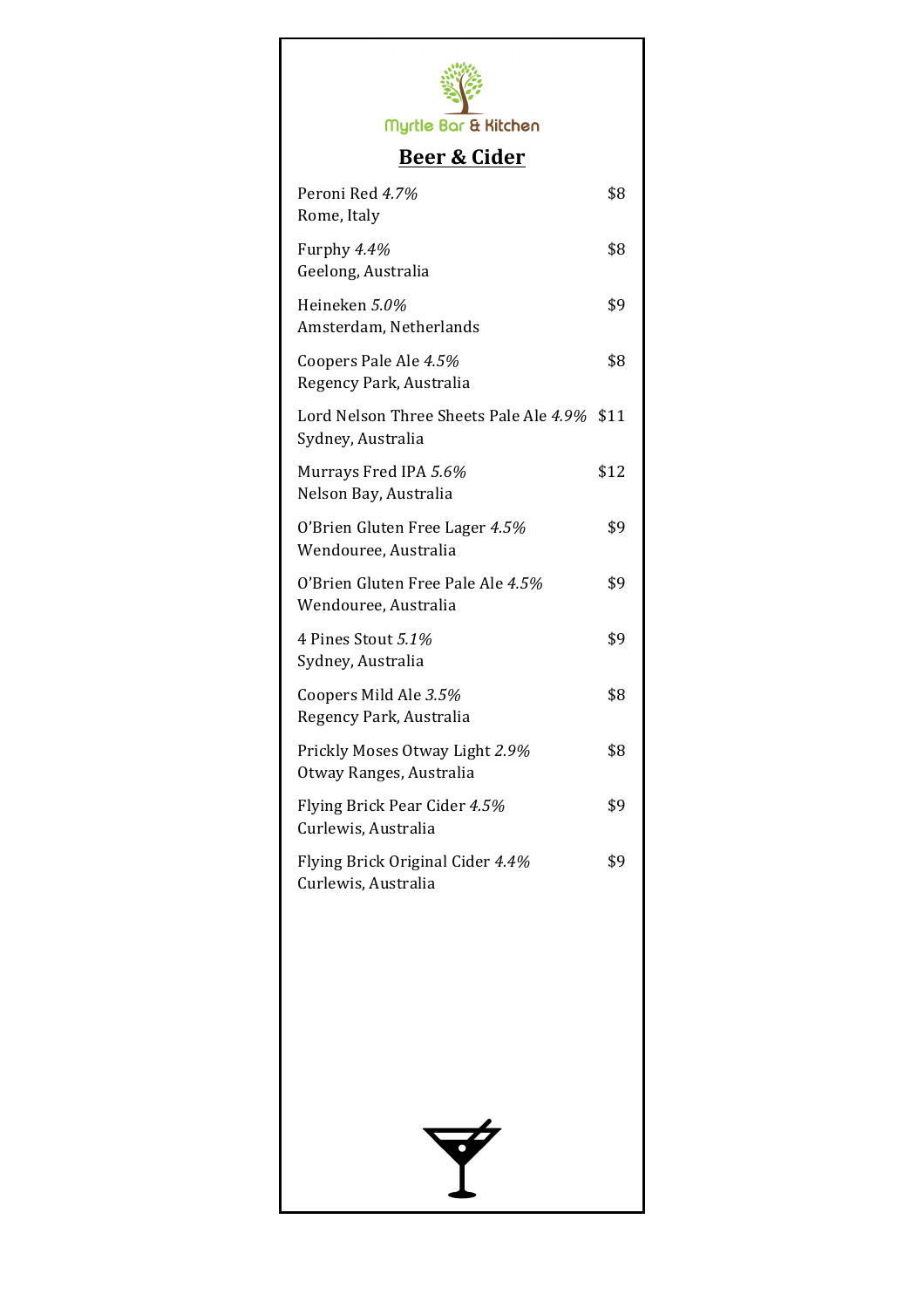